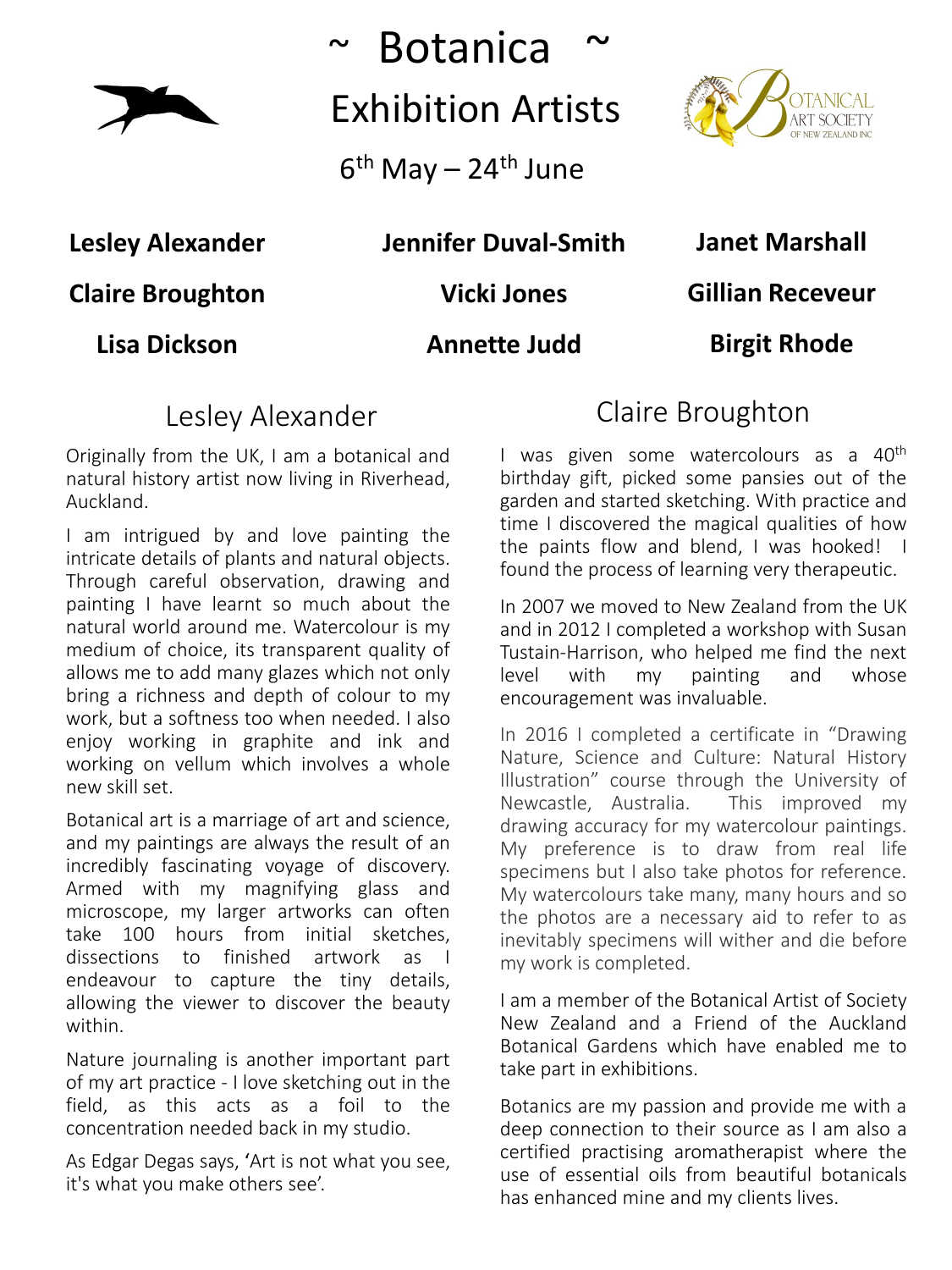#### Lisa Dickson

Having been surrounded by avid gardeners most of my life, I have a fascination and love for plants and flowers. I am personally a very bad gardener, but my grandfathers', father, aunt and husband all have green fingers. I think in part I feel compelled to recreate the beauty of plants on paper, to make up for how bad I am at growing them in real life!

Born in the Waikato, I have lived on the West Coast for the past 19 years. It is over this time that I rediscovered hmy love of painting. "The West Coast is quite isolated when it comes to things like painting classes or art societies. But the internet has opened up a huge world of opportunity, and I completed a distance Drawing and Painting Diploma through the London Art College, and then a Chinese Brush drawing certificate with them. It was the push I needed to pick up my brushes and pens again." Online tutorials in watercolor helped her finally learn how to use watercolor in a way that works for me.

I am currently engrossed in flower portraits, pulling on aspects of botanical art to create contemporary flower portraits. I am a member of the Botanical Art Society of New Zealand and paints in my 'spare time'. I have sold botanical portraits in Westport, Christchurch, Wellington, Hanmer Springs and Auckland, with several works sent to Australia and the United States.

I am a contemporary botanical artist based in Mount Eden. As both gardener and painter, I am driven by an obsession with the natural world around me, and by my delight in the freshness and luminosity of the watercolour medium on beautiful paper. My object is to connect the viewer to the beauty to be found in close observation of my plant subject, be it humble or magnificent. I challenge myself to capture the spirit of each plant with both accuracy and spontaneity and to reveal a new or previously unconsidered perspective.

### Vicki Jones

I love the vibrant colours and the range of textures that can be represented with coloured pencils. They are, for me, an excellent medium with which to interpret the intricate details of nature.

After drawing the harakeke flowers (Phormium tenax, New Zealand flax), I attended a Pakohe Whanganui papermaking workshop in 2021 which provided the perfect paper on which to make this giclée image of the drawing.

Based in Ngahinapouri, Waikato, I particularly enjoy nature walks where I can take time to observe flowers and foliage in detail. These walks offer an abundance of inspiration and subject material for my representations of nature.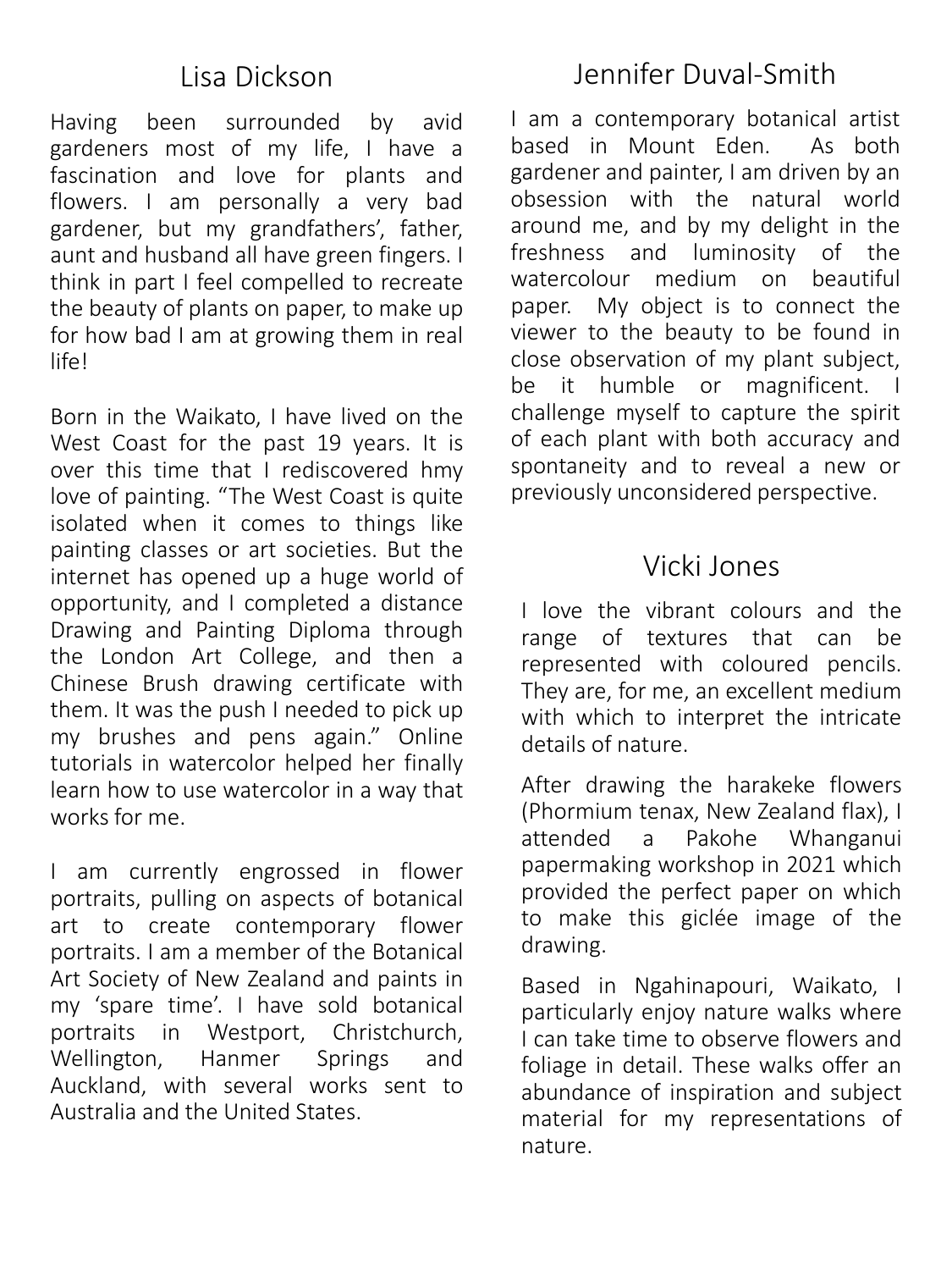## Annette Judd

From my earliest memories I have had a love and interest in plants and wildlife. I have also always had an interest in art and have concentrated on plants and the natural world for my artwork, in the last few years.

I mostly work in graphite and coloured pencil and occasionally in water colour and other mediums. I create my drawings directly from nature and usually from plants growing in my own garden as I have a particular connection with these plants and knowledge of their history and habits through the seasons.

I like to portray the plant in a dramatic and distinctive way, studying from all angles and observing the changes as the plant matures.

I find especially beautiful the dying or damaged flower or leaf with its added character and patterns or the wild and modest flowers that inhabit our gardens which can be overlooked but have their own particular charm and character.



# Janet Marshall

I am a New Zealand artist specialising in birds and botanical art. My work is represented in many books, magazines, prints, stamps. I work in gouache, watercolour, acrylic, ink and wash and pencil and metalpoint.

I have been painting since 1970 when I produced the paintings for 5 x field guides to New Zealand birds.

These were followed by a series of limited edition prints and books, including 6 x children's books on NZ flora and fauna.

In the 1980s my work was represented on 10 x New Zealand Post stamps featuring endangered New Zealand birds.

I have produced paintings for NZ Post, NZ Treasury, NZ Forest and Birds Society, NZ Ornithological Society and the NZ Milk Board.

My work has been on 14 stamps including 2 x NZ Gamebird Habitat stamps and prints and 2 x NZ Stamp Assn. stamps.

In the 1990s I wrote and illustrated my book Images of a Garden, which is a written and visual diary of my then garden Te Popo Gardens in Taranaki.

For botanical work I like scientific illustration which I do with pen and ink and ink and wash. For botanical paintings I use gouache and watercolour on watercolour paper.

I also work with metalpoint, using 24kt gold and pure silver.